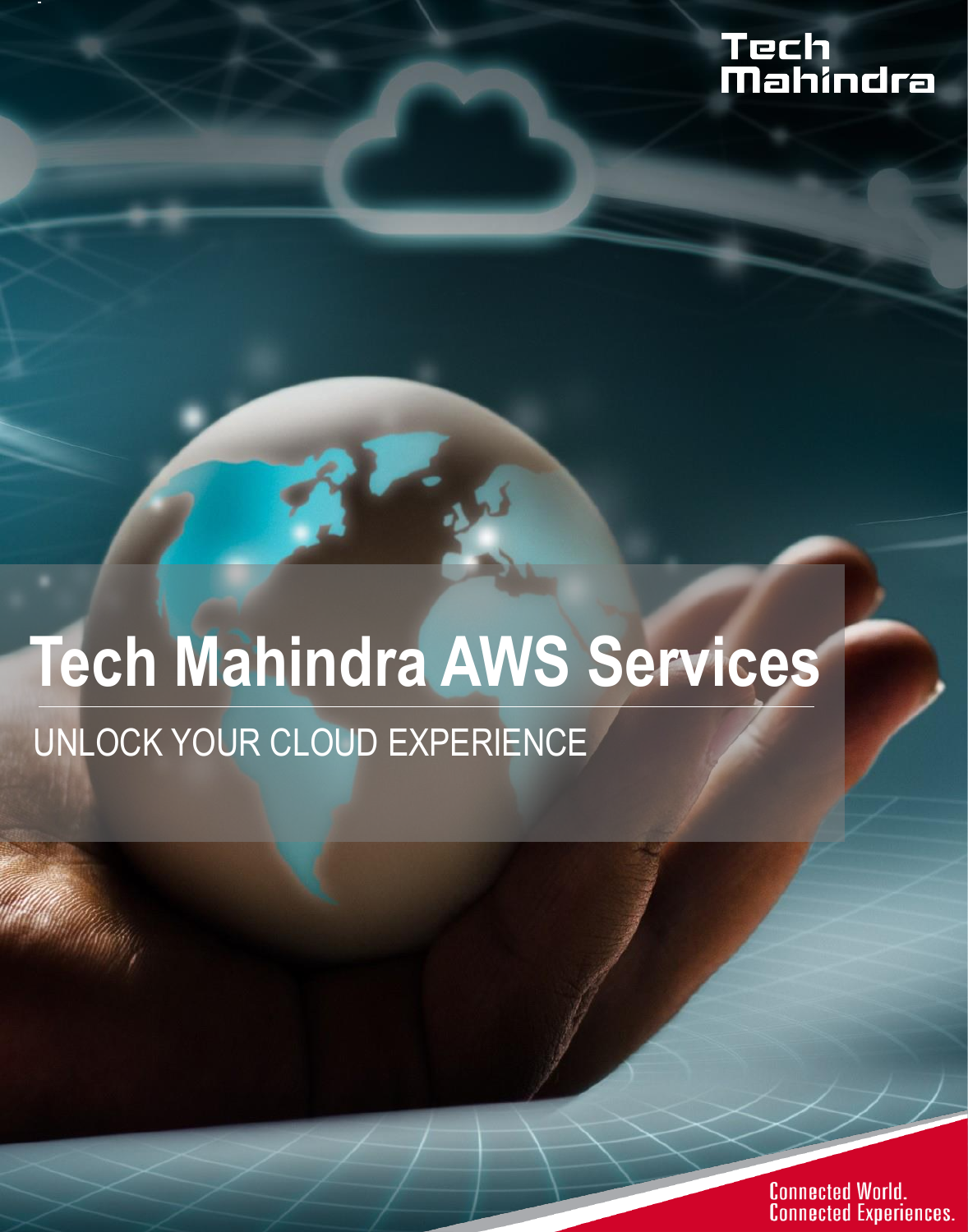## **Tech Mahindra AWS Relationship**

- **Advanced Consulting Partner**
- **AWS Managed Service Provider (MSP)** Partner
- **AWS Channel Reseller**
- Migration Competency
- Well Architected Framework
- **Service Delivery partner**
- 1.500+ Accredited associates
- Dedicated AWS CoE
- 3000+ Application Migrations

## **How customers are benefiting from our cloud services?**

Assessed 80+ applications for a US Based Aircraft Manufacturer and provided a migration roadmap along with projected operations cost savings of 30% and 70% cost savings through software license cost

Automated the migration of 60+ workloads (legacy windows server) from Private Cloud to AWS for a leading Australian packaging and resource recovery company

## **Tech Mahindra Edge**

- Well proven, award winning Cloud Assessment and Migration framework and accelerators
- **Strong experience in leveraging AWS cloud native capabilities,** modernizing applications and developing green-field applications following cloud first strategy
- Dedicated Center of Excellence (CoE) with the best in class hardware and software
- Dedicated Cloud Services Practice with focus on developing thought leadership, building competencies, intellectual property (IP) and domain-specific solutions for cloud
- Co-innovation with partners and customers to offer new innovative products to the market

Tech Mahindra understands the complexities and challenges that enterprises face in their cloud adoption journey. With a combination of our systems integration and managed services pedigree, proven frameworks and platforms, our Cloud Services portfolio helps enterprises Unlock their Cloud Experience. We have helped 60+ customers to transform their applications and infrastructure on AWS Cloud.

#### **TechM AWS Services Portfolio**



#### **Cloud Assessment Services Unlock your Cloud Journey**

Consulting exercise we do to understand the various aspects of the business applications that are hosted in your legacy environment and provide a report on potential application candidates for migrating to cloud



**Cloud Migration Services Unlock Business velocity**

Tech Mahindra's Cloud Migration Service enables faster and cost effective migration of applications to cloud by leveraging our **MAC** (**M**igration **A**ccelerators to **C**loud) **toolkit**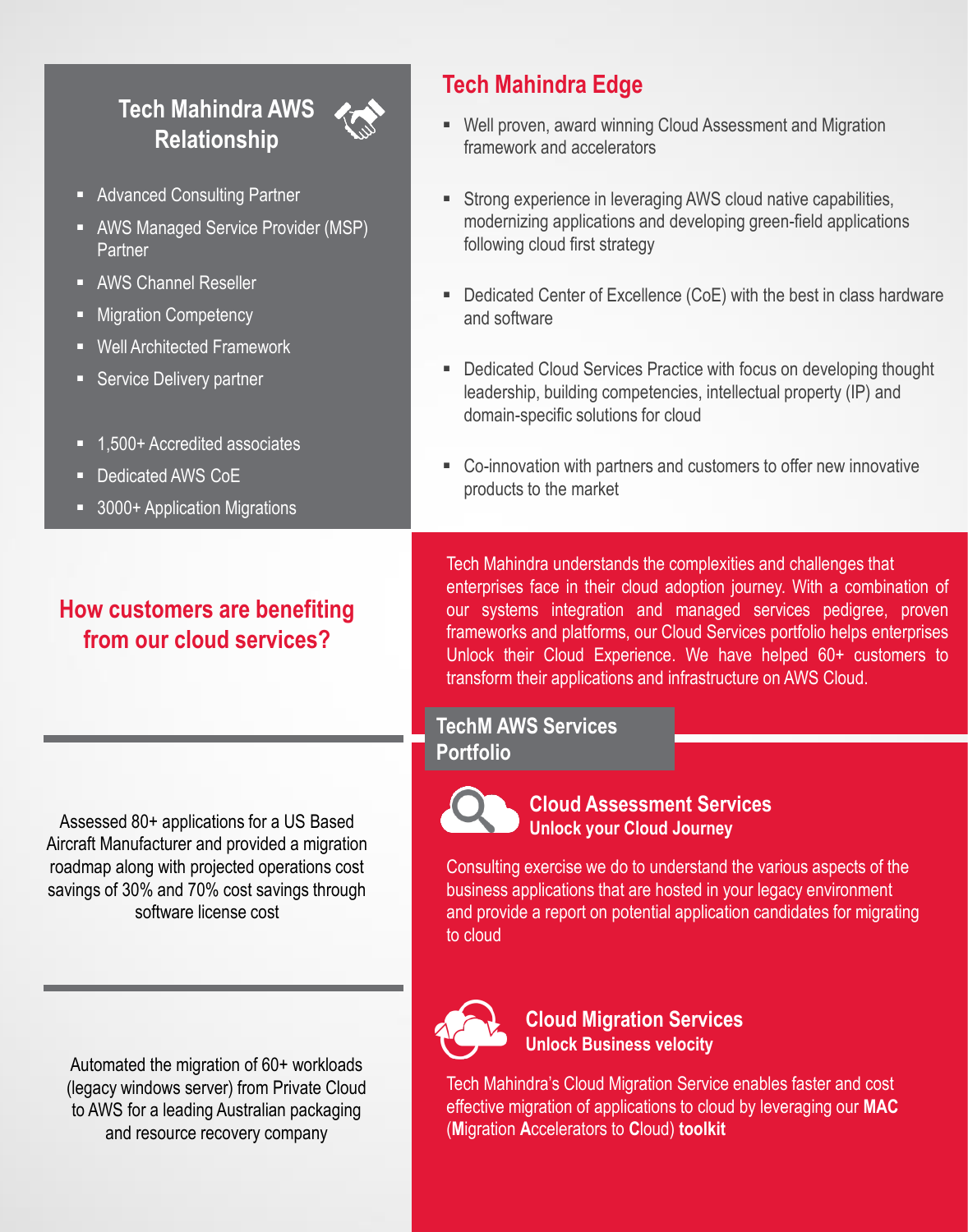Migrated the business critical app to AWS for an International publishing company and improved the availability of their e-learning services and the reliability & cycle time of their product releases

Modernized the data center for a leading IT service provider in Denmark by deploying our mPAC solution within a time span of 5 months, reducing the TCO by 30% and automating the DC infrastructure lifecycle management

Re-architected the dealer sales application for a Japanese multinational automobile manufacturer leveraging Serverless Computing on AWS providing seamless customer experience with 80% cost savings

- **DevOps/CICD on AWS using TechM ADOPT** platform
- Big data on AWS
- Cloud ERP (SAP, Oracle) on AWS
- AWS Hybrid Cloud management Cloud **Forms**
- Workload migration on to AWS
- Storage management in AWS
- Configuration as a Code on AWS
- Blue/Green Deployments on AWS
- **Disaster recovery on AWS**
- **EXECONTER CONTENT** Containerization Services
- **E** Cluster Management (Kubernetes)



Tech Mahindra's mCOPS (managed Cloud OPerationS) service ensures proper cloud governance and seamlessly manages a highly available and persistent cloud environment with optimized resource utilization leading to reduced cloud spend



**DC Modernization with Hybrid Cloud Unlock IT-as-a-Service**

Tech Mahindra's proven **managed Platform for Adaptive Cloud (mPAC)** not only helps in modernizing the Data Centers, but also enables a committed TCO reduction with optimal distribution of workloads across Private and Public Clouds



**Application Modernization Unlock Digital Transformation**

Tech Mahindra's Application Modernization offering can help you modernize your applications leveraging cloud native capabilities to ensure a faster time to market.

## **Solutions on AWS**



### **Aerospace Solution on AWS**

Aircraft Health Management System offered as a Service hosted on AWS



#### **Automotive Solution on AWS**

DigiSense connected vehicle solution deployed for cars and tractors



**Asset Management as a Service** IBM Maximo hosted on AWS



**BFSI Solution on AWS** Superannuation software solution hosted on AWS



### **Supply chain mgmt. sol on AWS**

Built using TechM's proprietary business intelligence solution framework iDecisions



## **Healthcare Solution on AWS**



Lifephone Plus: All-in-one health monitoring device hosted on AWS and handled by TechM